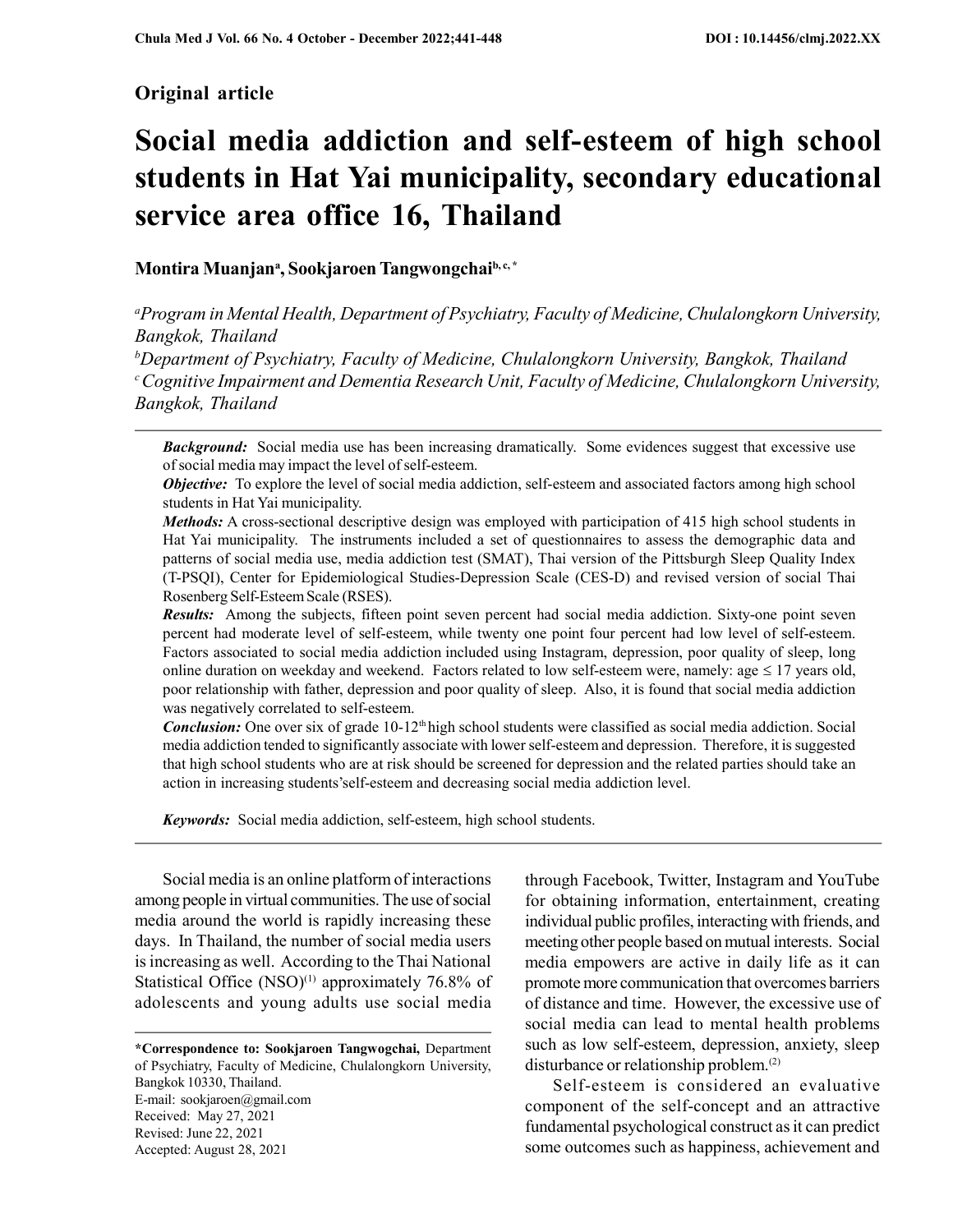life satisfaction. Development of self-esteem development has been increasing throughout adolescence and young adulthood.(3) The situational and environmental factors have an impact on the level of self-esteem.<sup>(4)</sup> In previous studies<sup> $(5, 6)$ </sup>, self-esteem was found negatively associated with social media addiction. Some teenagers may experience the benefits from social media for self-identification or interaction with other people. On the other hand, social media can engender the social exclusion or victimization feelings $(7)$  and contribute to adolescent behavioral and emotional adjustment problems. $(8, 9)$ 

The primary objective of this study was to explore the prevalence of social media addiction and related factors among Thai secondary high school student from the southern part of Thailand. The secondary objective was to examine the level of self-esteem and related factors among these sample.

#### Materials and methods

This is a cross-sectional descriptive study. The targeted population were 6,468 high school students in Hat Yai municipality, Songkhla province. The inclusion criteria were all students aged between 14 - 19 years old and currently studying in grade  $10<sup>th</sup>$  to  $12<sup>th</sup>$ . The four biggest high schools which had more than 1,000 high students for each were selected for recruitment. The sample of 415 subjects was calculated by using the formula of Yamane and were selected by simple random sampling technic. Students who took leave for more than 3 months were excluded from this study.

All subjects and their parents were invited to provide information and given inform consent. All recruited participants was assessed by using the following questionnaires:1) a questionnaire assessed for demographic characteristics and the patterns of social media use; 2) social media addiction test  $(SMAT)^{(10)}$ , which was a self-rated questionnaire with cut-score of over 30 for diagnosis of social media addiction and had overall Cronbach's alpha coefficient 0.898; 3) The Revised version of Thai Rosenberg Self-Esteem Scale (Revised Thai RSES)(11), with the cut off scores lower than 26 indicates the low level of self-esteem and the overall Cronbach's alpha coefficient 0.86; 4) Thai version of the Pitttsburgh Sleep Quality Index (T-PSQI)  $)(12)$ , with the scores  $\geq$  5 indicates poor quality of sleep and the overall Cronbach's alpha coefficient 0.83; 5) Center for Epidemiological Studies-Depression Scale (CES-D)(12) with the cut off scores over 22 for diagnosis of depression and the overall Cronbach's alpha coefficient 0.86. The study was approved by the Institutional Review Board (IRB) of the Faculty of Medicine, Chulalongkorn University (IRB no. 264/ 2563).

#### Statistical analysis

The analyses were conducted using the SPSS program version 22.0. Data was expressed as mean  $\pm$  standard deviation (SD). The collected data were analyzed for descriptive and inferential statistics. Chi-square, t - test, Pearson correlation coefficients and analysis of variance (ANOVA) were performed for examining the associated factors for self-esteem and social media addiction. Ordinal Logistic Regression was used to predict the factors associated with social media addiction. Binary Logistic Regression was also employed for predicting factors for low self-esteem by using the Forward Likelihood ratio. All factors were  $P < 0.05$  was considered as significant difference.

# Results

A total of 415 students were recruited to participate in this study for exploring their self-esteem, social media addiction and related factors related to them. The subject's age ranged from 14 to 19 years old; The majority of the subjects were female and only half of them had normal BMI.

Depression and poor quality of sleep was found in 37.8% and 67.7 % of the subjects respectively. Regarding the use of social media, most of them used Instagram (52.8%) and Facebook (50.4%). The average daily online duration was 5.29 hours on weekday and 8.38 hours on weekend. Addiction to social media defined by SMAT was found in 15.7 % of the subjects whereas 33.0% of them were classified as almost addiction and 21.4% had low level of self-esteem. The other characteristics of the participant in detail are shown in Table 1.

Chi-square and Fisher's exact test showed that the factors related to social media addiction were level of high school grade, YouTube, Instagram, type of application, depression and poor quality of sleep were associated with social media addiction ( $P < 0.05$ ) and  $P < 0.01$ ) and ANOVA test showed that younger age, more online duration on weekday and weekend was associated with social media addiction  $(P < 0.01)$ as shown in Table 2.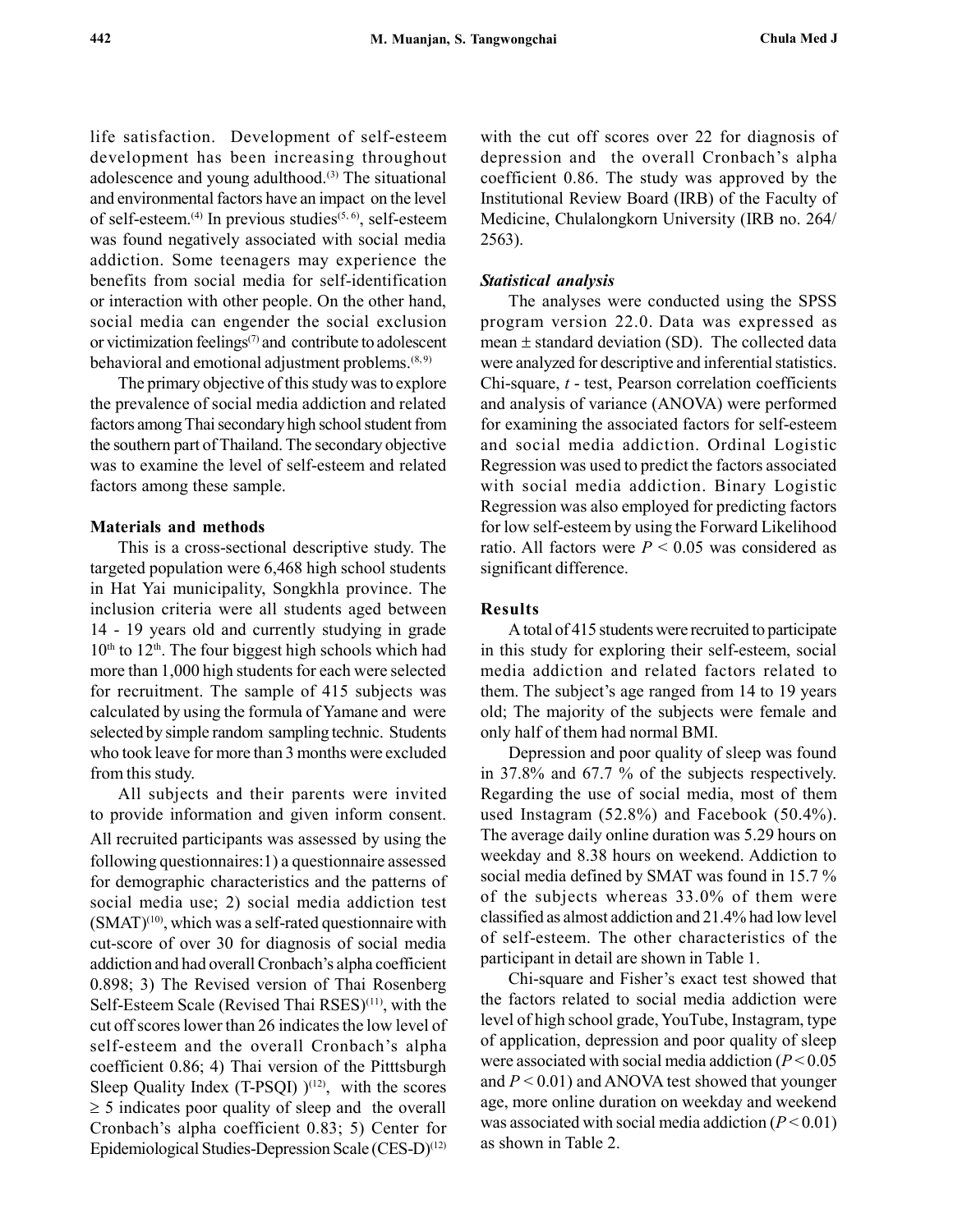| <b>Demographic characteristics</b>                                            | N              | Percentage |
|-------------------------------------------------------------------------------|----------------|------------|
| <b>Gender</b>                                                                 |                |            |
| Female                                                                        | 117            | 28.2       |
| Male                                                                          | 298            | 71.8       |
| Age (years)                                                                   |                |            |
| 14                                                                            | 1              | 0.2        |
| 15                                                                            | 69             | 16.6       |
| 16                                                                            | 148            | 35.7       |
| 17                                                                            | 130            | 31.3       |
| 18                                                                            | 63             | 15.2       |
| 19                                                                            | $\overline{4}$ | 1.0        |
| Mean $\pm$ SD = 16.5 $\pm$ 1.0, Min = 14, Max = 19                            |                |            |
| High school grade                                                             |                |            |
| 10 <sup>th</sup>                                                              | 138            | 33.3       |
| 11 <sup>th</sup>                                                              | 140            | 33.7       |
| 12 <sup>th</sup>                                                              | 137            | 33.0       |
| Program                                                                       |                |            |
| Sciences-Mathematics                                                          | 342            | 82.4       |
| English-Mathematics                                                           | 39             | 9.4        |
| Language - Arts (English/Japanese/Chinese/French)                             | 34             | 8.2        |
| Social media platform                                                         |                |            |
| Instagram                                                                     | 219            | 52.8       |
| Facebook                                                                      | 214            | 51.6       |
| Youtube                                                                       | 142            | 34.2       |
| Twitter                                                                       | 72             | 17.3       |
| Online duration on weekday (Mean $\pm$ SD = 5.3 $\pm$ 2.7, Min = 1, Max = 24) |                |            |
| Online duration on weekend (Mean $\pm$ SD = 8.4 $\pm$ 3.6, Min = 2, Max = 24) |                |            |
| <b>Mental health</b>                                                          |                |            |
| Had Depression                                                                | 157            | 37.8       |
| CES - D score<br>Mean $\pm$ SD = 20.3 $\pm$ 6.7, Min = 7, Max = 46            |                |            |
| <b>Quality of sleep</b>                                                       |                |            |
| Poor quality of sleep                                                         | 281            | 67.7       |
| PSQI score<br>Mean $\pm$ SD = 6.4 $\pm$ 2.1, Min = 0, Max = 14                |                |            |
| Social media addiction                                                        |                |            |
| Not addicted                                                                  | 137            | 33.0       |
| Almost addicted                                                               | 213            | 51.3       |
| Addicted                                                                      | 65             | 15.7       |
| Mean $\pm$ SD = 22.5 $\pm$ 7.3, Min = 3, Max = 45<br>SMAT score               |                |            |
| Self-esteem                                                                   |                |            |
| Low level of self-esteem                                                      | 89             | 21.4       |
| Moderate level of self-esteem                                                 | 256            | 61.7       |
| High level of self-esteem                                                     | 70             | 16.9       |
| Revised Thai RSEC score Mean $\pm$ SD = 28.7 $\pm$ 4.2, Min = 14, Max = 40    |                |            |
|                                                                               |                |            |

Table 1. Characteristics of high school students ( $n = 415$ ).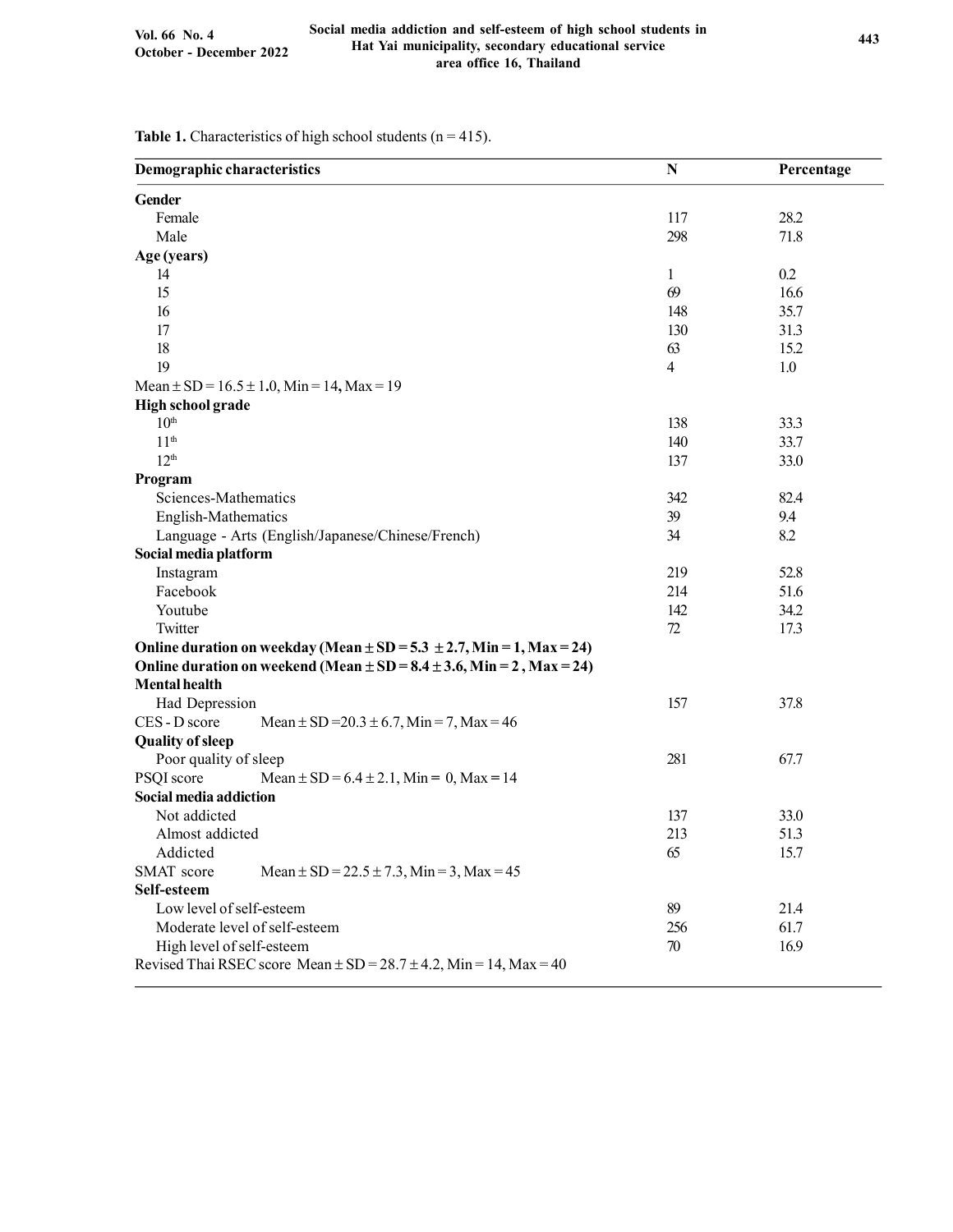|                            |                  | Social media addiction |                  | $P$ -value | Significant                              |
|----------------------------|------------------|------------------------|------------------|------------|------------------------------------------|
| <b>Factors</b>             | <b>Not</b>       | <b>Almost</b>          | <b>Addicted</b>  |            |                                          |
|                            | addiction        | addicted               |                  |            | pairwise                                 |
|                            | $(n = 137)$      | $(n = 213)$            | $(n = 65)$       |            | comparison                               |
|                            | (1)(%)           | (2)(%)                 | (3)(%)           |            |                                          |
| <b>High school</b>         |                  |                        |                  |            |                                          |
| grade                      |                  |                        |                  |            |                                          |
| 10 <sup>th</sup>           | 46(33.6)         | 66(31.0)               | 26(18.8)         | $0.048*$   |                                          |
| 11 <sup>th</sup>           | 41(29.9)         | 71(33.3)               | 28(20.0)         |            |                                          |
| 12 <sup>th</sup>           | 50(36.5)         | 76(35.7)               | 11(8.0)          |            |                                          |
| <b>Type of application</b> |                  |                        |                  |            |                                          |
| 1 App                      | 91(66.4)         | 145(68.1)              | 30(46.2)         | $0.014**$  |                                          |
| 2 App                      | 26(19.0)         | 38(47.5)               | 16(24.6)         |            |                                          |
| $>$ 3 App                  | 20(14.6)         | 30(14.1)               | 19(29.2)         |            |                                          |
| Youtube                    |                  |                        |                  |            |                                          |
| User                       | 49(35.8)         | 61(28.6)               | 32(49.2)         | $0.008**$  |                                          |
| Instagram                  |                  |                        |                  |            |                                          |
| User                       | 64(46.7)         | 110(51.6)              | 45(69.2)         | $0.010**$  |                                          |
| <b>Depression</b>          | 30(21.9)         | 92(43.2)               | 35(53.8)         | $0.000**$  |                                          |
| Poor quality               |                  |                        |                  |            |                                          |
| of sleep                   | 74(54.0)         | 155(72.8)              | 52(80.0)         | $0.000*$   |                                          |
| Age                        |                  |                        |                  |            |                                          |
| $Mean \pm SD$              | $16.52 \pm 1.01$ | $16.54 \pm 0.98$       | $16.18 \pm 0.82$ | $0.033*$   | $(2)$ vs. $(3)$ *                        |
| <b>Online duration</b>     |                  |                        |                  |            |                                          |
| on weekday                 |                  |                        |                  |            |                                          |
| $Mean \pm SD$              | $4.62 \pm 2.77$  | $5.49 \pm 2.64$        | $6.04 \pm 2.42$  | $0.001**$  | $(1)$ vs. $(2)$ **<br>$(1)$ vs. $(3)$ ** |
| Online duration on         |                  |                        |                  |            |                                          |
| Weekend                    |                  |                        |                  |            |                                          |
| Mean $\pm$ SD              | $7.3 \pm 3.54$   | $8.77 \pm 3.55$        | $9.38 \pm 3.21$  | $0.000**$  | $(1)$ vs. $(2)$ **                       |
|                            |                  |                        |                  |            | $(1)$ vs. $(3)$ **                       |

Table 2. Chi-square and ANOVA test of factors and social media addiction.

 $*P < 0.05, **P < 0.01$ 

The Ordinal Logistic Regression analysis was performed and showed that using Instagram, online  $duration \geq 5$  hours/day on weekday, online time duration  $\geq$  8 hours/day on weekend, depression and poor quality of sleep were significant predictors for social media addiction as shown in Table 3.

Table 3. The predictors of social media addiction tested by Ordinal Logistic Regression.

| <b>Factors</b>                                 | B     | <b>SE</b> | $P$ -value | OR    | <b>Adjusted OR</b><br>(95%Cl) |              |
|------------------------------------------------|-------|-----------|------------|-------|-------------------------------|--------------|
|                                                |       |           |            |       | Lower                         | <b>Upper</b> |
| Instagram                                      | 0.503 | 0.194     | $0.010**$  | 1.654 | 1.129                         | 2.424        |
| Online duration on<br>weekday $\geq$ 5 hr./day | 0.491 | 0.245     | $0.046*$   | 1.634 | 1.010                         | 2.644        |
| Online duration on<br>weekend $\geq 8$ hr./day | 0.575 | 0.244     | $0.019*$   | 1.778 | 1.101                         | 2.871        |
| Poor quality of sleep                          | 0.634 | 0.219     | $0.004**$  | 1.885 | 1.227                         | 2.896        |
| Depression                                     | 0.799 | 0.209     | $0.000**$  | 2.224 | 1.476                         | 3.353        |

 $*P < 0.05, **P < 0.01$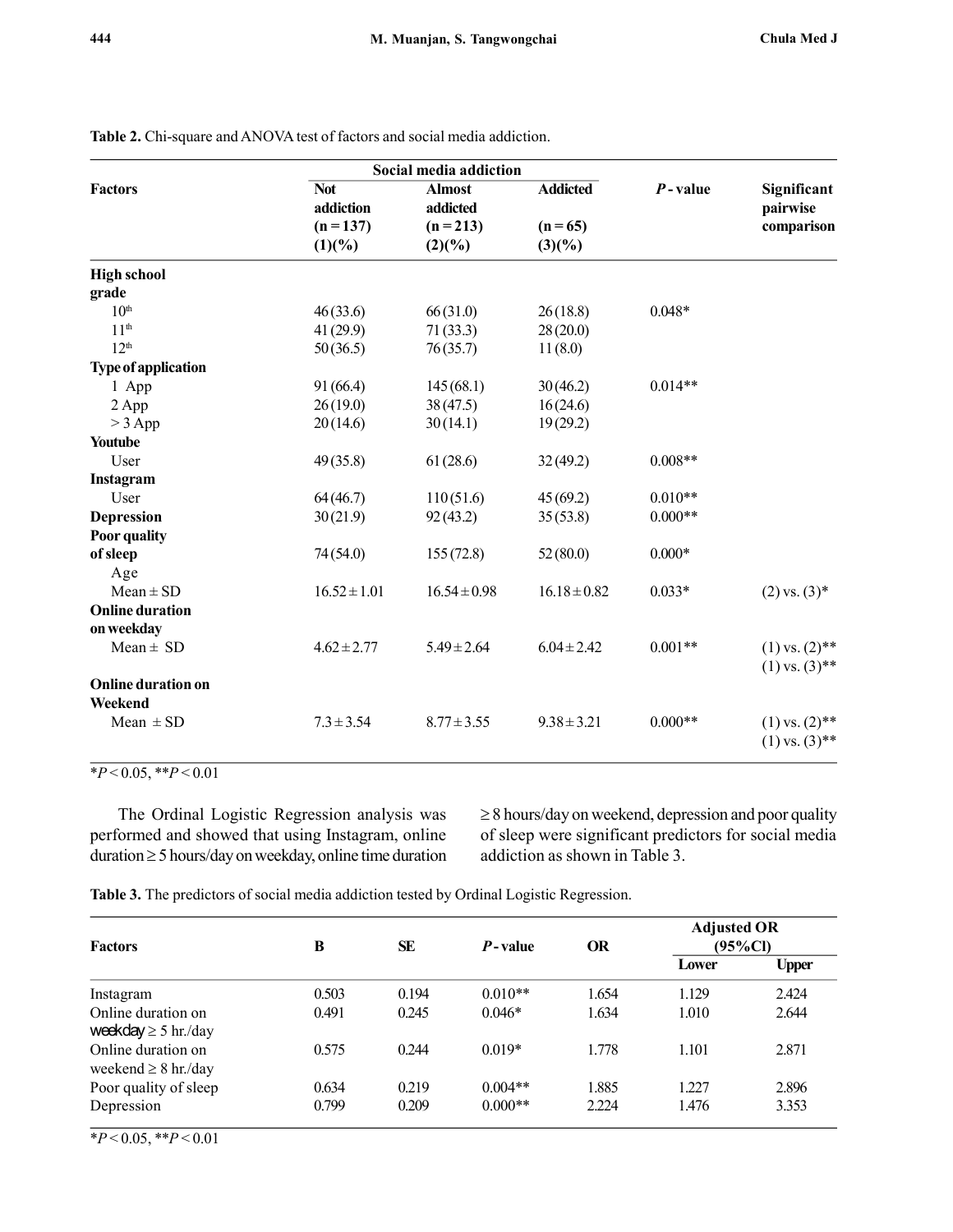Chi-square and Fisher's exact test examined for the factors related to self-esteem showed that poor relationship with mother and father, depression and poor sleep quality related with low self-esteem as shown in Table 4.

The Pearson's correlation coefficient showed that the scores of social media addiction, online duration on weekday, score of depression and quality of sleep was negatively correlated with self-esteem  $(P < 0.01)$ on the contrary, age were positively correlated with self-esteem  $(P < 0.01)$ .

Binary Logistic Regression Analysis was performed and showed that age  $\leq 17$  years old, poor relationship with father, depression and poor quality of sleep were the significant predictors for low selfesteem as shown in Table 5.

Table 4. Chi-square test of factors and self-esteem.

|                                  |                 | Self-esteem   |                  |               |            |
|----------------------------------|-----------------|---------------|------------------|---------------|------------|
| <b>Factors</b>                   | Low self-esteem |               | Moderate,        |               | $P$ -value |
|                                  | $(n = 89)$      |               | high self-esteem |               |            |
|                                  |                 |               | $(n=326)$        |               |            |
|                                  | N               | $\frac{0}{0}$ | N                | $\frac{0}{0}$ |            |
| <b>GPA</b>                       |                 |               |                  |               |            |
| <2.5                             | 9               | 10.1          | 14               | 4.3           | 0.065      |
| $2.5 - 3.49$                     | 42              | 47.2          | 183              | 56.1          |            |
| $\geq$ 3.5                       | 38              | 42.7          | 129              | 39.6          |            |
| <b>Marital status of parents</b> |                 |               |                  |               |            |
| Married                          | 64              | 71.9          | 250              | 79.7          | 0.352      |
| Divorced, windowed, deceased 25  |                 | 28.1          | 76               | 23.3          |            |
| <b>Relationship with mother</b>  |                 |               |                  |               |            |
| Good relationship                | 61              | 68.5          | 269              | 82.5          | $0.012*$   |
| Sometime conflict                | 19              | 21.3          | 42               | 12.9          |            |
| Always conflict                  | 9               | 10.1          | 15               | 4.6           |            |
| <b>Relationship with father</b>  |                 |               |                  |               |            |
| Good relationship                | 51              | 57.4          | 249              | 76.4          | $0.002**$  |
| Sometime conflict                | 19              | 21.3          | 39               | 12.0          |            |
| Always conflict                  | 19              | 21.3          | 38               | 11.6          |            |
| <b>Depression</b>                | 59              | 66.3          | 98               | 30.1          | $0.000**$  |
| Poor quality of sleep            | 75              | 84.3          | 206              | 63.2          | $0.000**$  |

 $*P < 0.05$ ,  $*P < 0.01$ 

Table 5. The predictors of low self-esteem tested by Binary Logistic Regression.

| <b>Factors</b>                | B     | SE    | $P$ -value | <b>OR</b> | <b>Adjusted OR</b><br>$(95\%CI)$ |       |
|-------------------------------|-------|-------|------------|-----------|----------------------------------|-------|
|                               |       |       |            |           | Lower                            | Upper |
| Age $\leq$ 17 years old       | 0.896 | 0.439 | $0.041*$   | 2.451     | 1.037                            | 5.793 |
| Poor relationship with father | 0.601 | 0.269 | $0.026*$   | 1.823     | 1.075                            | 3.092 |
| Depression                    | 1.261 | 0.266 | $0.000**$  | 3.530     | 2.098                            | 5.939 |
| Poor quality of sleep         | 0.741 | 0.331 | $0.025*$   | 2.099     | 1.098                            | 4.014 |

 $*P < 0.05, **P < 0.01$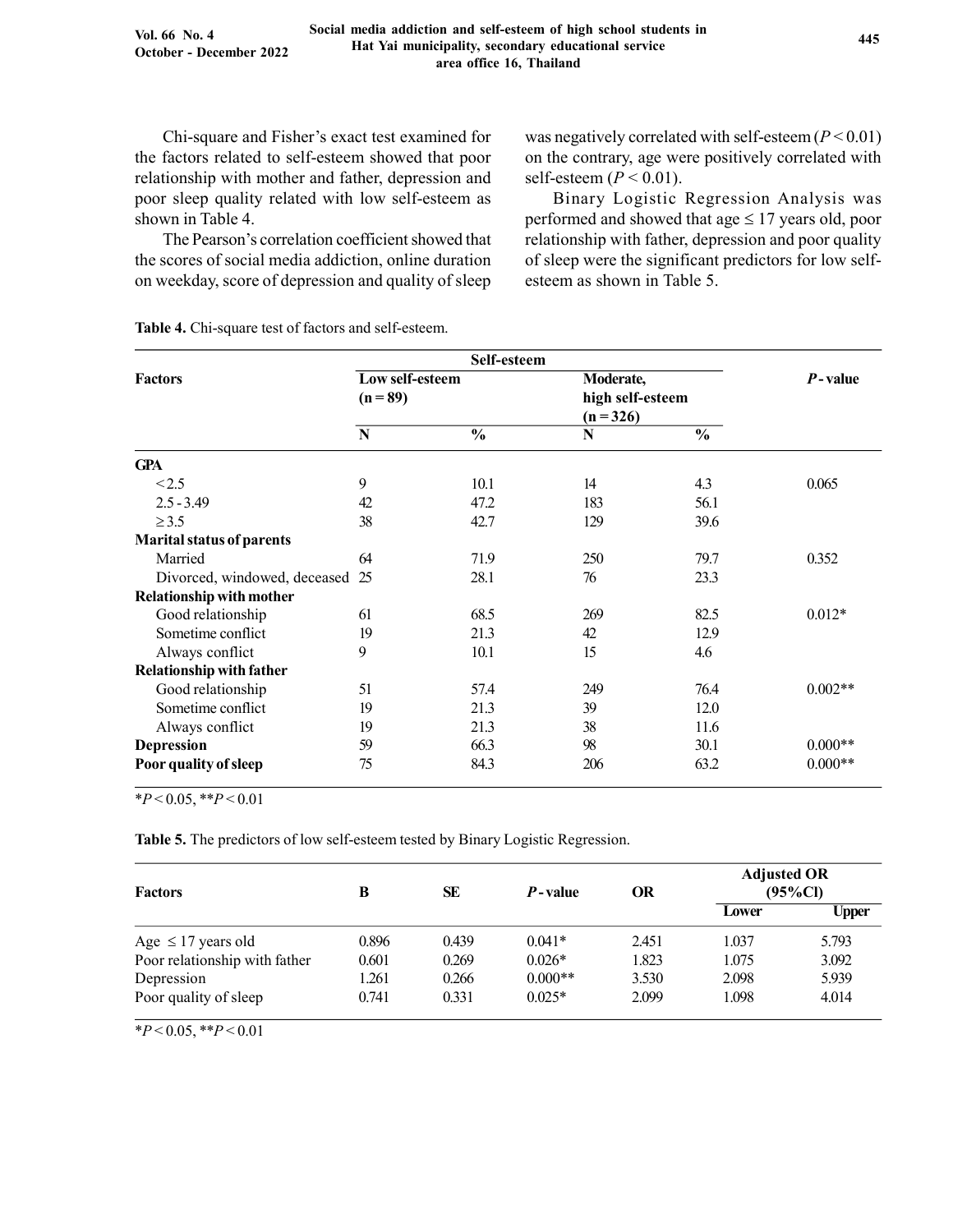# Discussion

This descriptive study explored the prevalence of social media addiction, self-esteem and related factors among high school students in Hat Yai municipality, Songkhla province.

Primary objective was to investigate the level of social media addiction which reported that 15.7% of the sample group were classified as addition to social media. In this study, most common social media applications used were Instagram and YouTube. The prevalence of social media addiction in this study was lower than the previous report of Vasupanrajit  $A^{(14)}$ , which was conducted in a group of younger students in Bangkok in grade 7th to 9th , mean while the current study focused more on the higher grade and older students. Furthermore, the most popular platform of social media use in young generation has changed during the pasting years. Facebook used to be the most preferred application but Instagram and Twitter are more accessible and consume less time than Facebook and have got more attention nowadays. This could contribute to the lower prevalence of social media addiction.

The factors related to social media addiction of this study by using the ordinal logistic regression analysis were using Instagram, online longer then 5 hours/day on weekday and online longer then 8 hours /day on weekend, depression and poor quality of sleep. Usage of Instagram had more risk for social media addiction from our finding which was replicable with the reports of from Kircaburun K. *et al.*<sup>(15)</sup> and Yesilyurt F, *et al.*<sup>(16)</sup> which was used for traveling, promoting outdoor activities, connecting to people online and served more need for the young generation's life style.(17) The appearance comparison perception from Instagram marked them to expect for ideal life, body images and have impact on life satisfaction.<sup>(18)</sup> Longer online duration on social media was associated to social media addiction and congruent with the finding of Vasupanrajit A.<sup>(14)</sup> and Pernsungnern P, et al.<sup>(19)</sup> which showed online duration on social media = 2 hours/day on weekend and =  $6.25$ hours/day on weekend were associated with social media addiction, respectively. In line with two previous studies conducted in Hong Kong<sup>(20)</sup> and the Netherland<sup>(21)</sup>, support the hypotheses that if they spent more time on social media, it would increase level of social media addiction.

Depression was also significantly correlated with the social media addiction in concordance with the

previous study of Barry CT, et al.<sup>(8)</sup> and Weinstein A, et al  $(2)$ , which suggested that social media use could be more psychological problematic than entertainment and lead them into more loneliness.(22) Whereas the previous study of Bai J, et al.<sup>(23)</sup> and Longobardi C, et al.<sup>(7)</sup> found that social media was positively affected to depression via an increase boredom proneness, decrease well-being and increases the risk exposure to cyber victimization. The quality of sleep in this study conformed with the literature of Vernon L, et  $al$ .<sup>(24)</sup> and Cheung LM, et  $al$ .<sup>(25)</sup> that found poor quality of sleep correlated with social media addiction. Because the users spent more time before sleep for social media surfing that shortened sleep duration. The perpetuating pattern of sleep could interrupt the normal physiologic release of melatonin<sup> $(26)$ </sup> and worsen the cognitive performance, mood, immune function, metabolism, and circadian rhythms.(16)

Concerning the level of self-esteem, we found 21.4% of the participants had low level of self-esteem. The predicted factors were  $age = 17$  years old, poor relationship with father, depression and poor quality of sleep.This is congruent with the previous study of Von ST. and Wichstrøm L.,<sup>(3)</sup> which showed that age was significantly correlated with self-esteem. For several self-esteem theorists<sup>(4)</sup> were believed that the construct of self-esteem is better conceptualized in terms of childhood, increased throughout the adolescence and young adulthood, and was declining during the midlife and old age.

Regarding the relation within families, we found the similar result was reported from the studies of Heaven P. and Ciarrochi J. (27) which suggested that authoritativeness parenting style was related to low self-esteem. Because family life is an important context which children experiences and build up structure of self-esteem and mentality. The parental emotional support, especially from fathers affected the girls more than the boys.<sup> $(28)$ </sup> As one of every three subjects in this study were girls, poor relationship with their fathers seemed to be accounted for low self-esteem in this sample. Poor quality of sleep in this report also predicted low self-esteem which was similar to the study of Lemola S, et  $al.^{(29)}$  that reported lower levels of self-esteem in the participants who slept longer than 9 hours and lower than 6 hours instead of  $7 - 8$  hours. Theoretically, this can be assumed that poor sleep quality affected the function of the prefrontal cortex, anterior cingulate, hippocampus and amygdala. As a result,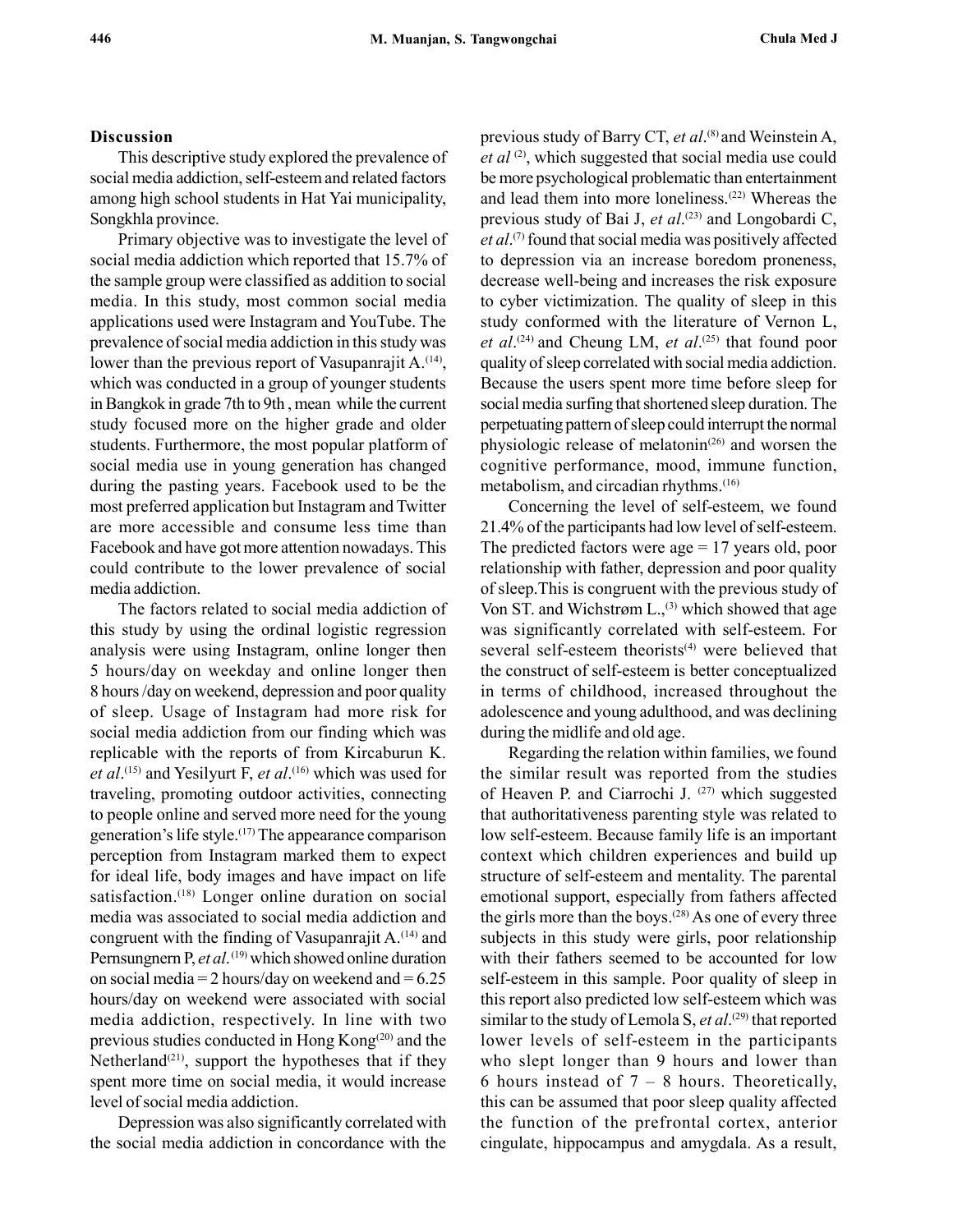it cause hyperactivity of the hypothalamic-pituitaryadrenocortical axis and cortisol secretion , which impacted on emotionally and psychologically that turn into depressive symptoms, along with low self-esteem.(30)

As for low self-esteem was the symptom component found in people with depression, so we found that depression was significantly related factor for low self-esteem, similar to the report from the study of Moksnes UK, et al.,<sup>(31)</sup> that the low self-esteem and depression was strongly related. Moreover the scores of self-esteem was negatively correlated with social media addiction congruent with the finding of Thongpradab J.(32) Because social media is the tool that allowed people to design a public representation within a bounded system, it interacts with a list of users with whom they share the connection, and show the profiles of their list of connections and those made by others within the system.<sup>(33)</sup> Thus, they may receive negative feedback and expose for cybervictimization experience which is depressogenic and insults in self-esteem.

There were some limitations in this study. As this was a cross-sectional descriptive study conducting in the students of four high school students in Hat Yai Municipality. it would not be able to generalize our result to the other high school students in Thailand. Moreover, the subjects were recruited during June to December 2020 which had global pandemic of COVID-19 that may be the confounding factor contributing for the high score of depression and spending more time on social media to study online at home and social isolation from the pandemic situation. The results from this research can be utilized for promoting healthy lifestyle in teenagers, educating them to have appropriate amount of time spending on social media and the important of having optimal duration of sleep. However, further studies is needed to ascertain the prevalence of social media addiction and self-esteem in Thai high students after the pandemic of COVID-19 .

# Conclusion

Social media addiction was found in 15.7 % of the participants. The factors significantly associated with social media addiction were usage of Instagram, depression, poor quality of sleep, online duration  $\geq$  5 hours/day on weekday and  $\geq$  8 hours/day on weekend On the other hand, low self-esteem was significantly associated with age  $\leq 17$  years old, poor

relationship with father, depression, poor quality of sleep Social media addiction was negatively correlated to self-esteem and common in subjects with depression which may be the mediator for low self-esteem and social media addiction.

### Conflict of interest

The authors, hereby, declare no conflict of interest.

#### References

- 1. National Statistical Office. information and communication technology in Thailand 2015 [Available from: http://www.nso.go.th/sites/2014/Pages/News/ 2561/N26-10-61.aspx.
- 2. Weinstein A, Lejoyeux M. Internet addiction or excessive internet Use. Am J Drug Alcohol Abuse 2010;36:277-83.
- 3. Von ST, Wichstrøm L, Kvalem IL. The development of global and domain-specific self-esteem from age 13 to 31. J Pers Soc Psychol 2016;110:592– 608.
- 4. Trzesniewski KH, Donnellan MB, Robins RW. Stability of self-esteem across the life Span. J Pers Soc Psychol 2003;84:205-20.
- 5. Pholphet K, Tuntasood B. Self-Esteem and Facebook addicted of high school students in bangkok metropolitan area. J Psychiatr Assoc Thailand 2016; 61:217-30.
- 6. Błachnio A, Przepiorka A, Pantic, I. Association between Facebook addiction, self-esteem and life satisfaction: A cross-sectional study. Comput Human Behav 2016;55:701-5.
- 7. Longobardi C, Settanni M, Fabris MA, Marengo D. Follow or be followed: Exploring the links between Instagram popularity, social media addiction, cyber victimization, and subjective happiness in Italian adolescents. J Adolesc 2020;113:1-7.
- 8. Barry CT, Sidoti CL, Briggs SM, Reiter SR, Lindsey RA. Adolescent social media use and mental health from adolescent and parent perspectives. Contents lists available at ScienceDirect. J Adolesc 2017;61: 1-11.
- 9. Aydm B, San SV. Internet addiction among adolescents: the role of self-esteem. Procedia Soc Behav Sci 2011; 15:3500-5.
- 10. Pornnoppadol C, Vasupanrajit A. Department of Psychiatry, Faculty of Medicine Siriraj Hospital DSM-5. Bangkok: Prayoonsanthai printing limited partnership; 2015.
- 11. Wongpakaran T, Wongpakaran N. A comparison of reliability and construct validity between the original